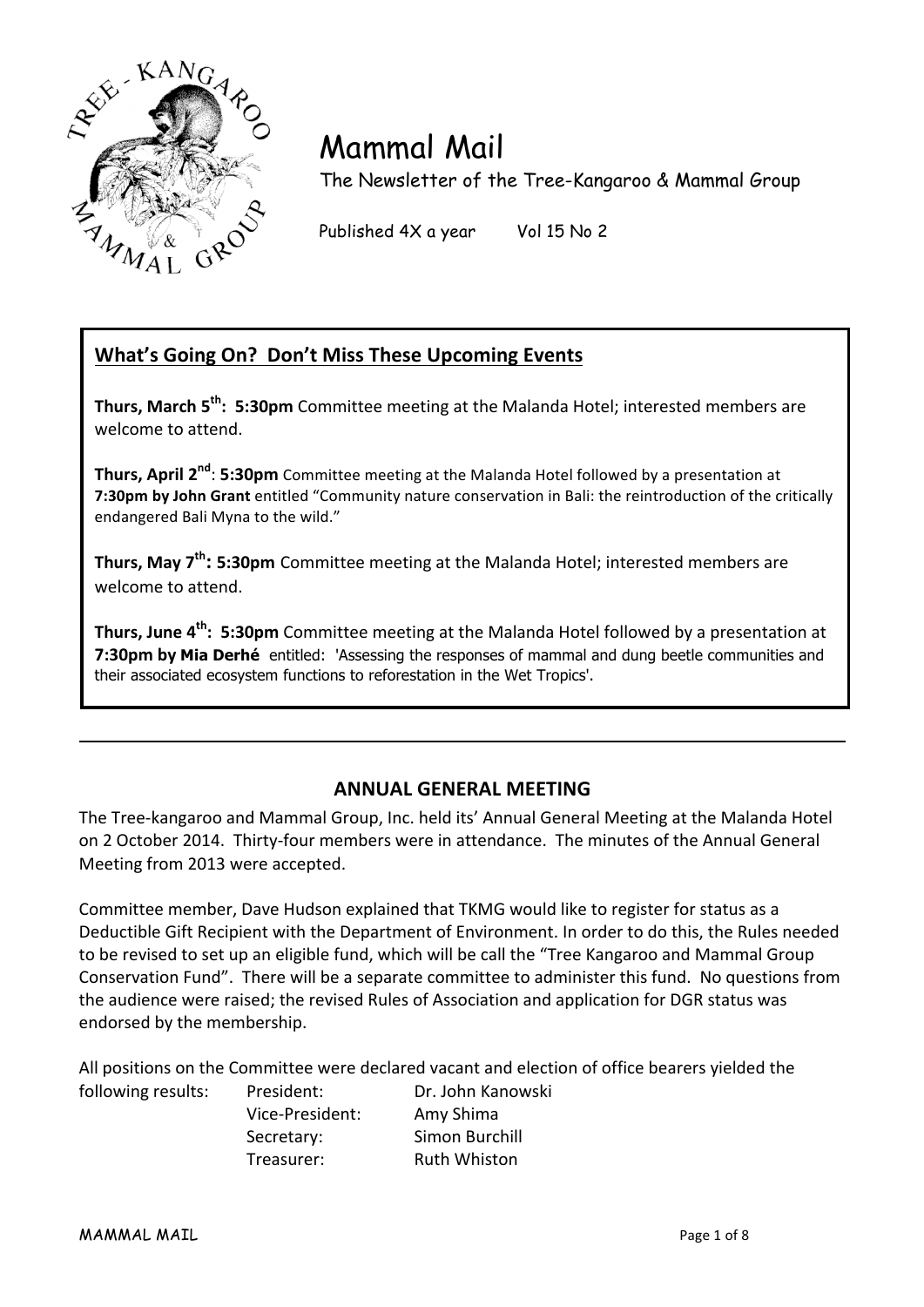Committee members for 2015: Margit Cianelli; Leanne Hales; Dave Hudson; Kate Dall, Ceinwen Edwards.

Account signatories for TKMG were designated as any two of the President, Vice-President, Treasurer or Secretary and it was agreed that TKMG will continue to retain Eacham Accounting as auditors.

#### **Update on the Conservation Status of Lumholtz's Tree-kangaroo** *By David Hudson*

On 30 January 2015, the Cairns Post published an article about the conservation status of the Lumholtz's treekangaroo being changed from 'near threatened' to 'least concern', as of December 2014. Needless to say, this prompted a great deal of discussion and concern amongst TKMG members. We would like to clarify the position of TKMG and the background behind the decision by the Queensland Government:

In 2008-2009 the government decided to bring its classifications for threatened species (under the Nature Conservation Act 1992) into line with those used by the IUCN (International Union for the Conservation of Nature), which involved removing the 'rare' category (at the time, this included Lumholtz's tree-kangaroo). The Species Technical Committee (STC) was tasked with reviewing all the species listed as 'rare' and reassigning them.

At this stage, TKMG decided to make a submission to the STC nominating the Lumholtz's tree-kangaroo to the 'vulnerable' category. Dr. John Grant was tasked with writing the submission. At its meeting of 30 July 2009 STC deferred making a decision until its November 2009 meeting. Feedback to TKMG at the time was...

"The case for vulnerable listing is based on continuing loss of habitat extent and quality mainly on the Tablelands where people live. (Many records of this species are road kills). The Tablelands are highly *fragmented habitat and there are well documented threats in this area. However the Species Technical Committee* would like more information about rest of distribution of the species which is substantially in *protected areas.* What are the populations in these regions and are there the same threats? Has a similar search effort occurred in these areas? While there are documented pressures on the species in some *localities, the Committee will assess the species on its situation across its whole distribution."* 

TKMG simply did not have the data so was not able to respond. In the absence of more data the STC again deferred making a decision, instead recommending that the LTK (along with a host of other species) be 'parked' in the near threatened category until further reviews could take place.

The recommendations of the STC meetings of 2009 were enacted in May 2010. The following is taken directly from the EHP website:

"The following changes involve the transfer of all species from the rare category to other categories for *protected wildlife under the Nature Conservation Act 1992. These changes relate to the expiry of the rare category in order to be more consistent with the International Union for Conservation of Nature (IUCN) categories for protected wildlife.*

*Table 1 ( http://www.ehp.qld.gov.au/wildlife/threatened-species/changes-additions-table1.html ) lists*  species that have been reviewed by the Species Technical Committee (STC) and reclassified from the rare *category into another category, as well as a number of species that have been reclassified from other categories, and a series of name changes and corrections.* 

*Table 2 (http://www.ehp.qld.gov.au/wildlife/threatened-species/changes-additions-table2.html) lists all* rare species that are yet to be reviewed by the STC. These species have been transferred to the near *threatened category as an interim measure until they can be reviewed by the STC to determine the appropriate category. The near threatened category is used internationally and has replaced the rare category in Queensland, but provides the same protection as the rare category.*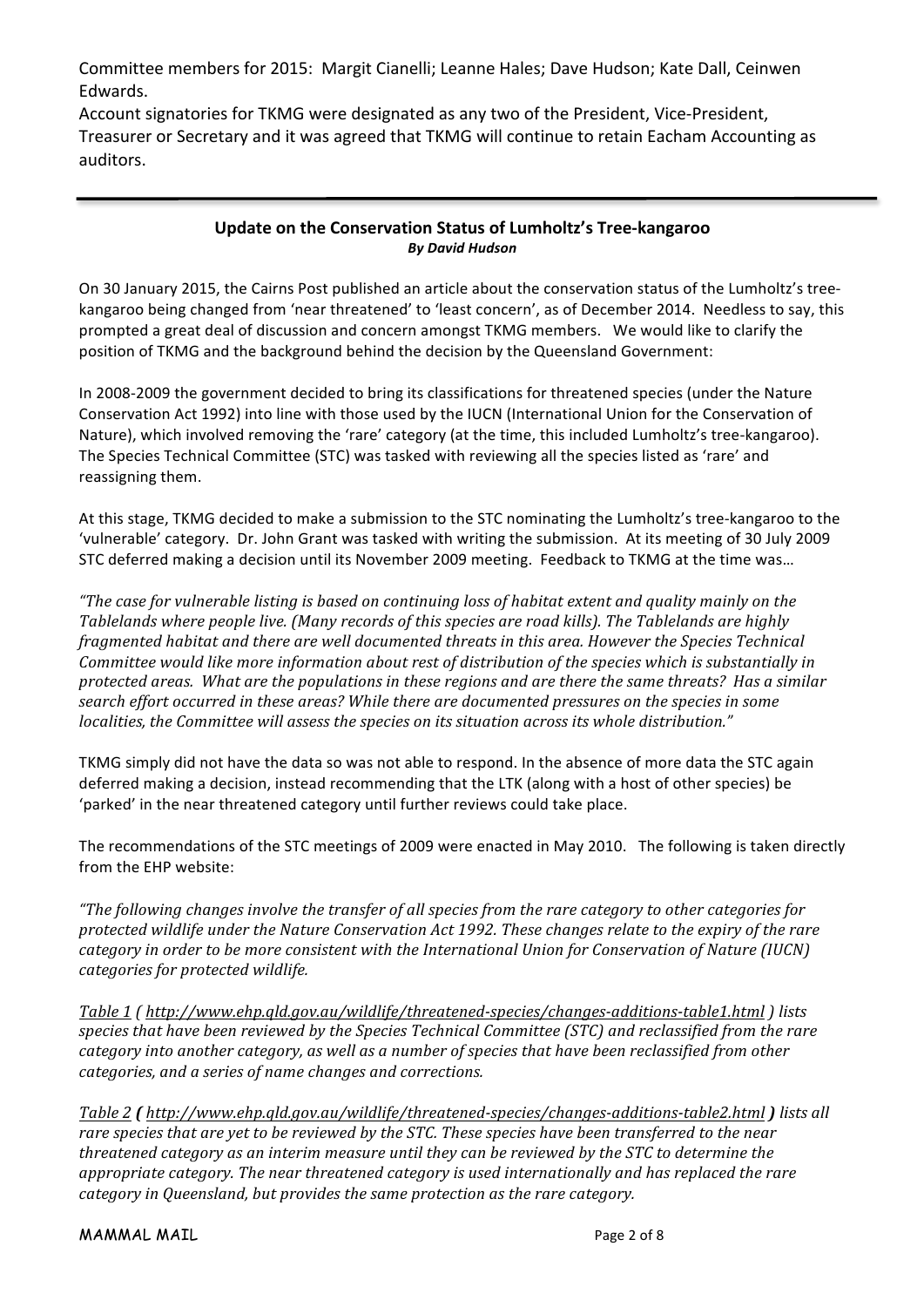Here is the link to Table 2, which includes LTK. http://www.ehp.qld.gov.au/wildlife/threatened*species/changes-additions-table2.html*

The STC again considered TKMG's nomination in March 2011 and the Species Technical Committee assessment was:

- *No further information since initial submission. Certainly are some threatening processes in fragmented areas but does not support V or even NT. Large areas of habitat in Wet Tropics protected areas*
- Recommend change to least concern because of better knowledge of population size and/or *extent and/or threats*

This recommendation was implemented in late 2014 http://www.ehp.qld.gov.au/wildlife/threatenedspecies/changes-additions-december-2014.html

So prior to May 2010 LTK was listed 'rare', then temporarily listed as 'near threatened' until the review of December 2014 when it was re-assigned to 'least concern'. Ironically the recently released Mammal Action Plan (Woinarski et al. 2014) lists LTK as 'near threatened'. The Mammal Action Plan is considered authoritative  $-$  it will be used to revise the listings of species at the Commonwealth level.

TKMG resolved at its February 2015 meeting to write to the relevant authorities, asking them to re-list Lumholtz's tree-kangaroo as 'near threatened'. TKMG president, Dr. John Kanowski, has prepared a formal submission, based on evidence marshalled in the original submission by John Grant; the authoritative assessment in the Mammal Action Plan; and his own expertise. Lumholtz's tree-kangaroo clearly meets the criteria for 'near threatened', and could meet thresholds for vulnerable if it declines as predicted in the face of projected climate change.

We will keep members informed as to further developments on this matter. If you have any questions about this, please feel free to contact the TKMG Committee.

#### Everyone's Environment Conservation Grant-Completion of the Rock Road Wildlife Corridor *By Amy Shima*

TKMG was successful in applying for funding under Round 3 of the Everyone's Environment Grants for completion of the Rock Road Wildlife Corridor. The Rock Road Wildlife Corridor a critical landscape linkage that commenced in 2011. To date, the site has been fenced and approximately 4.6 hectares has been revegetated. In this project, the remaining seven hectares will be planted with 22,750 native plants. This project will address issues of habitat loss and landscape-scale fragmentation of rainforests on fertile soils in the cloudy wet highlands of the southern Atherton Tablelands. 

# **Public Presentations at TKMG Meetings**

*By Amy Shima*

Just in case you missed out on the past few TKMG public presentations—given at 7:30pm on the first **Thursday of even numbered months at the Malanda Hotel**, here's a brief rundown on what you missed:

**Mason Campbell**, a PhD candidate with Dr. Bill Laurance's research group at James Cook University gave a presentation at the February meeting on his work looking at the **woody vine (liana) community of plants** in the Wet Tropics rainforests. In order to maximize the conservation values of forest fragments requires not only that the fragments are protected but also that they are managed effectively. This requires an understanding of their complex ecology, which involves not just the trees but also other components such as

MAMMAL MAIL Page 3 of 8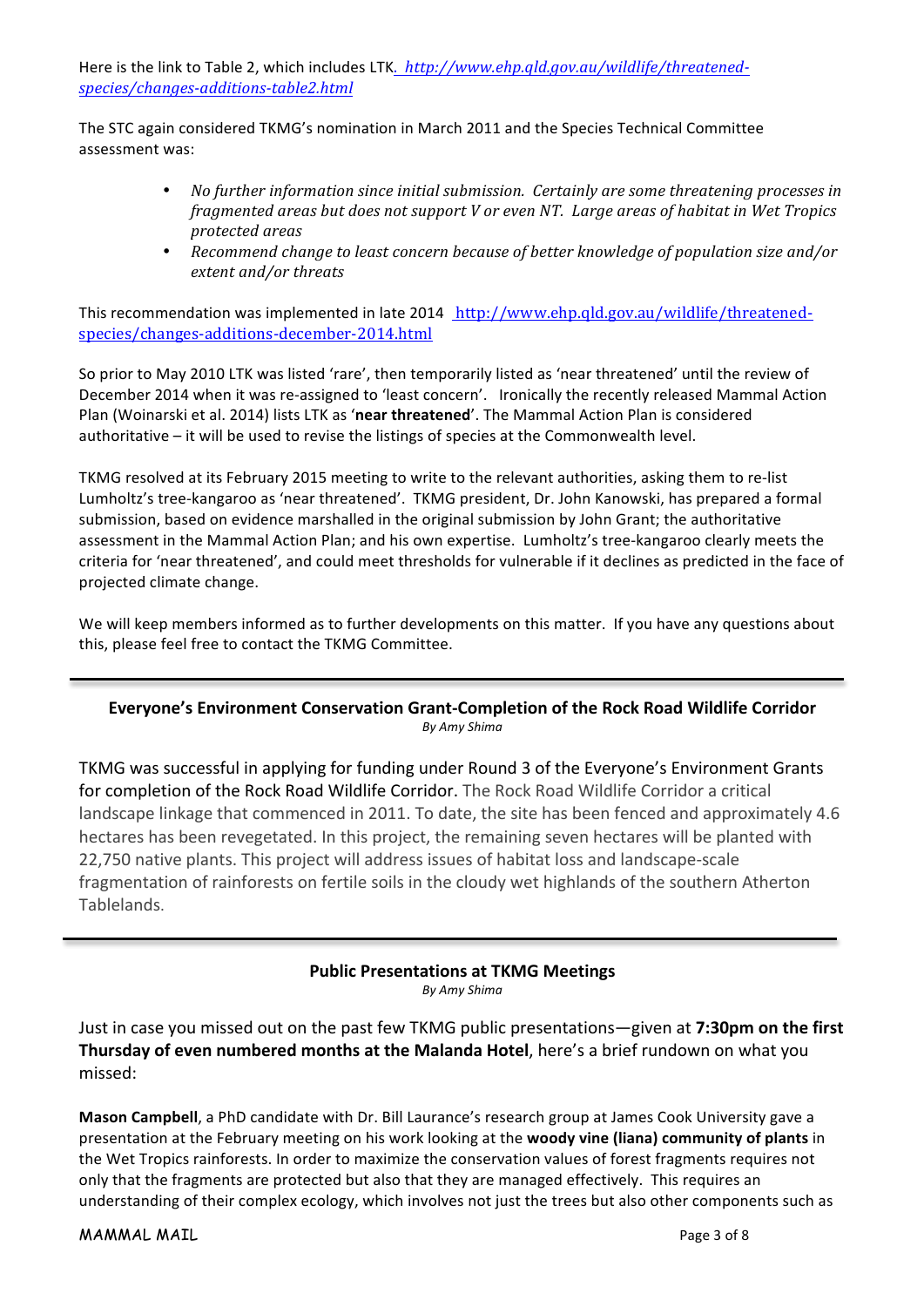lianas. Lianas interact in a complex manner with the remaining biota of habitat fragments often providing considerable food resources for surviving animal populations whilst harming the remnant trees. Very little is known about how lianas respond to fragmentation of the forest and Mason's research into the response of lianas to fragmentation of the forests on the Atherton Tablelands made for a fascinating and thought provoking talk.

Tim Hughes, Director of the South Endeavour Trust (SET) at the December meeting, described the Kimberley to Cape Initiative (KtC). KtC is an ambitious initiative started in 2013 committed toward achieving a sustainable and prosperous future for the savannah landscapes of Northern Australia by working with business, industry, Indigenous organisations, community groups, NRM groups, environment groups, governments, researchers and others. Northern Australia is home to the world's last relatively intact tropical savannah which is under threat from processes which little is known about. With a grounding in strong science, traditional knowledge, business expertise and local as well as international experience, KtC focuses on innovation, building on and value adding to existing work, creating jobs and improving well-being in Indigenous communities in rural areas. Informing government, business and the public about the uniqueness and irreplaceable nature of the northern savannah can only help in responsible, sustainable management and development choices which respect the environment while still allowing for prosperity and community wellbeing. KtC hopes to inform the debate, popularize the science and facilitate the collaboration of many different interests present in the North to manage the land in a way that enhances its resilience and keeps the last great tropical savannah truly great.

**Damien Morrant** returned to TKMG for the October meeting to give an update on his PhD work (now finished) on **Dingoes of the Wet Tropics**. Damien pointed out that dingoes are often considered to be one of the major vertebrate pests in the Wet Tropics, often being cited as a threat to populations of endangered fauna such as the Northern bettong and Southern Cassowary. Damiens' work investigated the ecology of dingoes in the coastal lowlands (previous work on dingoes had only been done in the upland Wet Tropics). Through painstaking work to investigate movement patterns, habitat use and diet of dingoes in the coastal lowlands, Damien has made some fascinating discoveries. He found that while dingoes roam over large areas covering many habitat types, they do not use all habitats equally. Interestingly, he found that open, disturbed habitats (i.e. sugarcane) were used most often during daytime high activity times when dingoes are likely to be hunting. Damien found that the primary prey of dingoes in the coastal lowlands consisted of mammals such as northern brown bandicoots, agile wallabies and rodents. No threatened species were found in the diet of dingoes. Dingoes were found to generally avoid rainforest and their activity in natural habitats (eg. wet sclerophyll forest) consisted mostly of resting. His conclusions indicated that, by primarily feeding on abundant 'pest' species in disturbed, open areas, dingoes may actually be providing an important ecological service rather than posing a threat to biodiversity.

Upcoming public presentations at TKMG promise to continue the tradition of engaging and entertaining talks on a variety of subjects. The presentation at the meeting on **Thursday, April 2<sup>nd</sup> will be by Dr. John Grant** on **"Community nature conservation in Bali: the reintroduction of the critically endangered Bali Myna to the wild."** While Bali myna (*Leucopsar rothschildi*) aren't mammals (they are a beautiful and endangered bird), we're certain that the talk will be of interest to our members!

The June 4<sup>th</sup> presentation will be by another TKMG member, Mia Derhé on 'Assessing the responses of mammal and dung beetle communities and their associated ecosystem functions to reforestation in the Wet Tropics'. Mia will be presenting some of the findings from her PhD investigation of the responses in biodiversity and ecosystem functions to ecological restoration of previously cleared rainforests in the Wet Tropics. The talk will focus on terrestrial small-medium size mammals and dung beetle communities. Mia will also discuss the efficiency of active restoration plantings on the Atherton Tablelands in restoring rainforestlike wildlife communities.

These talks promise to be interesting, thought provoking and relevant to our area so... mark those dates in **your diary!** Come hear the talks at the Malanda Pub and support TKMG.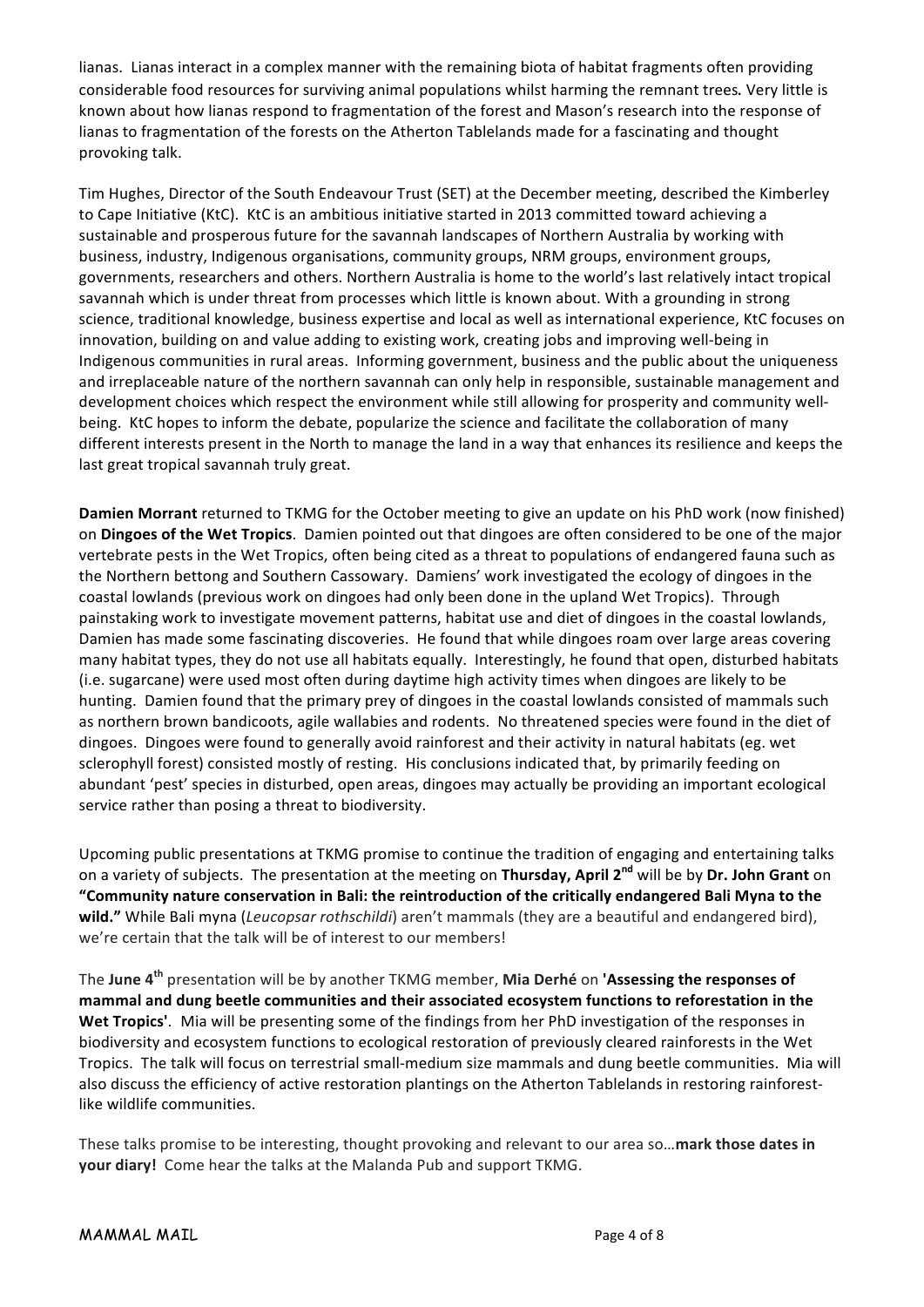### **TKMG** Investment Plan

*By John Kanowski, President TKMG*

In March 2015, the TKMG committee resolved to support an 'investment plan' aimed at supporting some of the key objectives of the group. For the information of TKMG members, an outline of the investment plan is presented below.

#### **1. Annual 'Tree-roo' award**

**Purpose**: to publicly recognise the work of a person (or group) who has made an outstanding contribution to the conservation of tree-kangaroos or other north Queensland mammals.

**Nominations** called from TKMG members and decided by vote of TKMG committee.

Award: a relevant work of art, commissioned from a (local) artist, to the value of \$1000. Presented at AGM.

#### **Meets Goal 1 of 'Lumholtz's Tree-kangaroo Community Action Plan':** An aware and engaged community

#### **2. Annual research grant.**

**Purpose**: to support the conduct of research relevant to the conservation of tree-kangaroos or other north Queensland mammals.

**Nominations** called from TKMG members and the research community, decided by vote of TKMG committee. Criteria include the relevance of the proposed research to the objectives of TKMG and/ or LTK CAP and the availability of alternative sources of funding to the applicant.

Award: one or more grants to the total value of \$2500. Presented at AGM.

**Meets Goal 5 of 'Lumholtz's Tree-kangaroo Community Action Plan':** *Knowledge of the species is adequate to guide conservation actions.*

#### **3. Annual carers grant.**

**Purpose**: to support the work of a person (or persons) who devotes their time and resources to caring for injured tree-kangaroos or other north Queensland mammals, and educating the public/ advocating for the mitigation of threats.

**Nominations** called from TKMG members, and decided by vote of TKMG committee. Criteria would include the work done by the person including care of north Queensland mammals and public education/ advocacy for mitigation of threats, and the availability of alternative sources of funding to the person.

Award: one or more grants to the total value of \$1500. Presented at AGM.

**Meets Goal 1 and 3 of 'Lumholtz's Tree-kangaroo Community Action Plan':** An aware and engaged *community; Direct human-related threats are mitigated*

#### **General issues**

**Potential conflict of interest:** in deciding awards, committee members need to declare any potential conflict of interest and stand down from that part of the decision-making process.

**Reporting**: grant recipients should provide TKMG committee with a brief report on expenditure against the grant at the end of the relevant financial year (i.e. if grants awarded October, recipients to report by August following year).

**Review:** scope of investment plan to be reviewed annually by TKMG committee.

#### **Update on Field Studies on Lumholtz's Tree-kangaroo** *by Amy Shima and Roger Martin*

Fieldwork has commenced in earnest and we are already collecting some interesting data. We have caught and examined several animals and have tracking collars on 3 animals. We've identified several interesting field sites (thank you to the landowners who generously allow

MAMMAL MAIL **MAMMAL MAIL Page 5 of 8**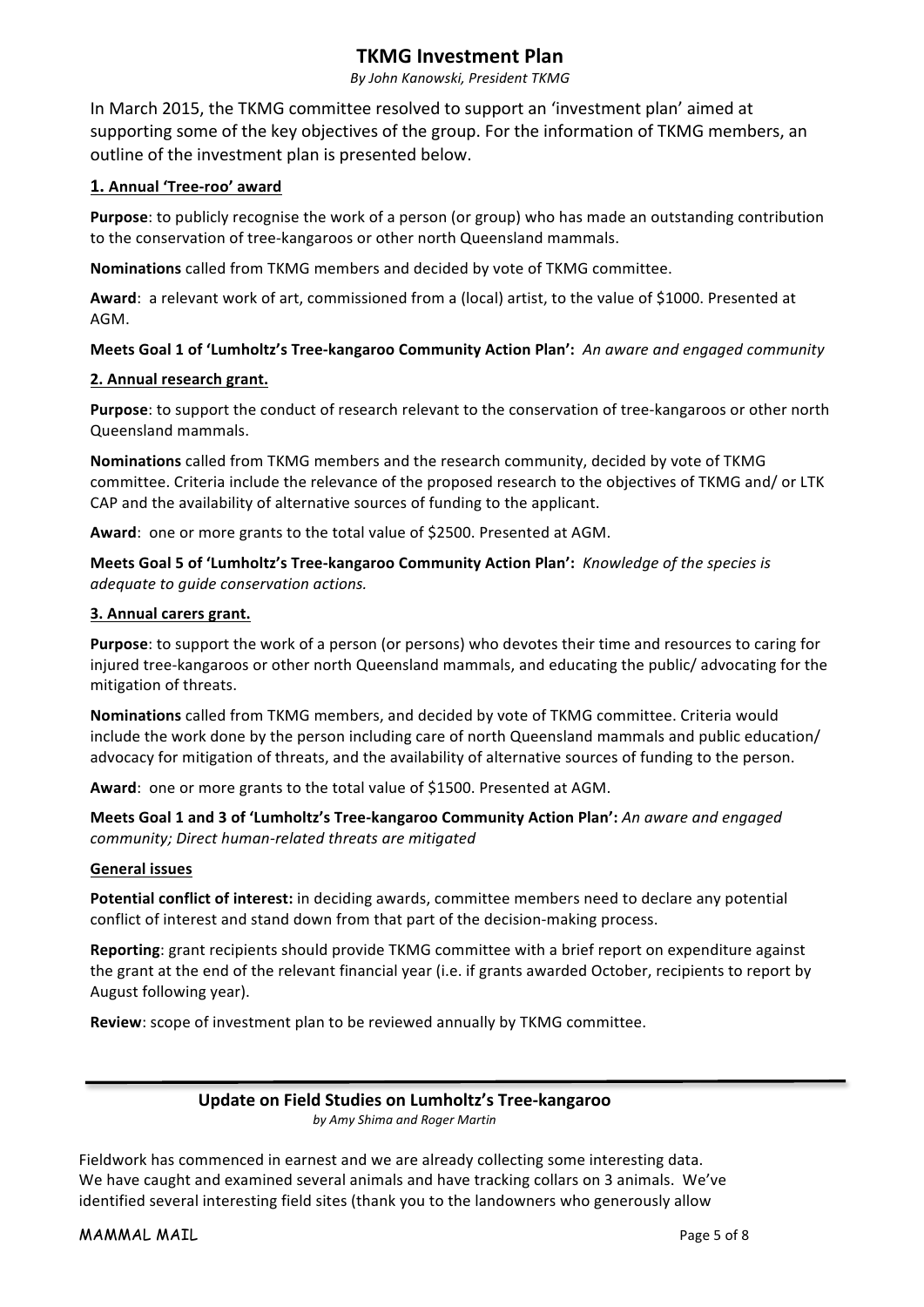us to work on their properties) and are trying to spend 2 or 3 days a week just looking for tree-kangaroos. Please feel free to contact us if you regularly see tree-kangaroos on your property and would like them to be included in the study. Not all animals are fitted with tracking collars-- most are captured, examined, have medical samples (i.e. blood, faeces, parasites) collected and then after fully recovering from the tranquilization (usually within 2-4 hours) are released back at the site of their capture. The captures have gone smoothly and the animals fitted with tracking collars seem to be unaware and not at all bothered by the collars.

The mortality database project is ongoing. We would like to thank all of the people who have taken the time to ring Amy to report dead tree-kangaroos. We would especially like to thank Margit Cianelli; Alan Gillanders; Dr. Karen Coombes, PhD; John Kanowski and Karen Winlaw for reporting road killed tree-kangaroos. We know it is upsetting to find dead or injured animals and really appreciate it when people take the time to let us know where they've seen a dead tree-kangaroo. It means that the death of that



individual tree-kangaroo can contribute to our knowledge about the species. More people are aware of the project (and calling in their sightings of dead tree-kangaroos) thanks to the great folks at the **EACHAM TIMES** newspaper who have regularly been publishing a notice encouraging people to report dead or injured treekangaroos to Amy. In addition to being a licensed and experienced wildlife veterinarian, Amy is now authorized by Queensland Parks and Wildlife to care for injured tree-kangaroos. We have a purpose-built facility to house injured tree-kangaroos while they are under veterinary care.

We are developing collaborations with a range of individuals and institutions in an effort to learn as much as we can about Lumholtz's tree-kangaroo. It is hoped that what we learn can eventually be applied to studies on Bennett's tree-kangaroo (found further north in the Cape York Peninsula) as well as to endangered species of tree-kangaroos in Papua New Guinea.

If you find a dead or injured tree-kangaroo, please report it as soon as possible to Amy on 0499-180-961.

#### **Heritage Bank Volunteer of the Year Award** *By Ceinwen Edwards*

Congratulations to Jenny Maclean of the Tolga Bat Hospital for winning first prize in the Heritage Bank Volunteer of the Year Award. With the most votes from the public, Jenny wins \$10,000 for the Bat Hospital and acknowledgement of her over 20 years' dedication to the care and welfare of bats. Jenny's facilities draw volunteers and researchers from all over the world and The Bat Hospital Visitor Centre caters to both local and overseas visitors.

Dr. Karen Coombes was also in contention for this award for her work rescuing and caring for injured tree-kangaroos. Over the past 15 years she and her husband, Neil, have devoted much time and energy to caring for tree-kangaroos.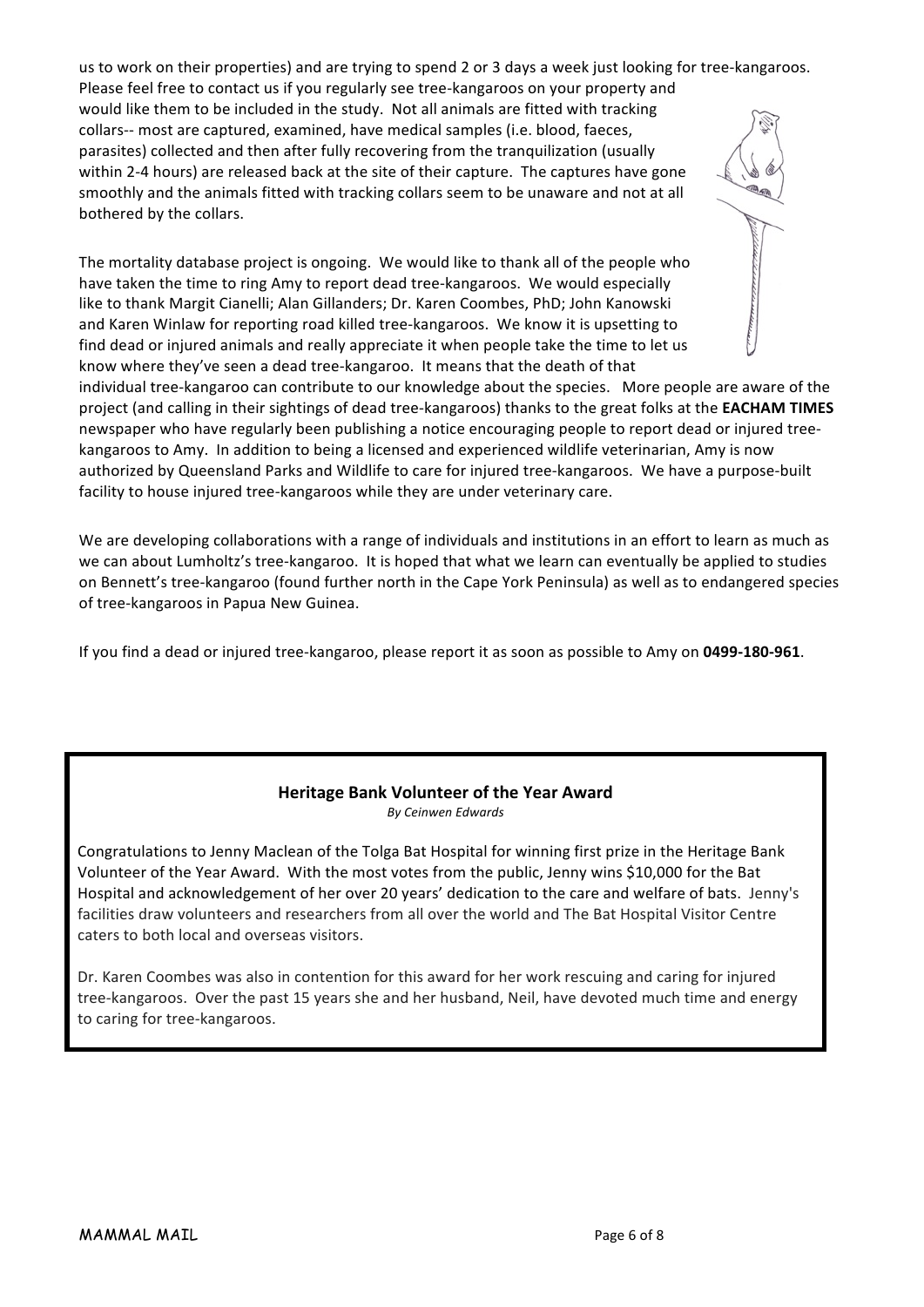# Turn Out to Plant Trees for Tree-kangaroos!!!

*By Dave Hudson & Amy Shima*

We're calling on all TKMG members to turn out Saturday March 21 and March 28, to help plant **trees for tree-kangaroos**. Be a part of a great collaboration between TKMG, TREAT and TRC as we plant trees on a property recently purchased by the **South Endeavour Trust (SET)** (http://www.southendeavour.com.au/index.html.) This property and the plantings will help complete a corridor connecting a 1000 hectare rainforest outlier to the Herberton Range National Park. Once completed, the corridor will be about 2km long and up to 500 metres wide. volunteers from TREAT and TKMG to plant 2500 trees at Rock Road, Upper Barron. The outlier of upland rainforest is largely protected by some of its various owners under Nature Refuge Agreements with the State Government. The eastern end of the outlier will also be connected to the Herberton Range NP by the corridor being established by the McCaffrey's on their Ringtail Crossing Nature Refuge.

DETAILS: Cnr Rock Rd and Kenny Rd. Look for the TREAT signs. Planting starts at 8.00am. Please car-pool if at all possible. Bring a hat, sunscreen and water, plus gloves and a trowel if you have them. Check for likely changes due to weather conditions by ringing David Hudson on 0428742308 or Angela McCaffrey 07-4097-2426. TREAT will provide a BBQ after the planting.

# **An Alternative Way to Help Out Tree-Kangaroos**

If you'd rather not get 'down and dirty' planting trees, you can still help out TKMG by volunteering to help 'person' the TKMG Yungaburra Market Stall on Saturday 28<sup>th</sup> March. It's a fun morning (and a great deal easier on the knees than planting trees!). You can help for an hour or all morning. For further information, please contact Simon: 0407-091-347

## **School for Field Studies Student Project on Lumholtz's Tree-kangaroo wins award**

You may remember an article entitled, "Finding a Home Where Tree-kangaroos Roam: A spatial analysis of current and future habitat using Arc GIS" (Mammal Mail Vol 14 No 3) by Erin Emmons and Wes Hauser, students at the School for Field Studies (SFS). Leslie Granese, Vice President for Institutional Relations and Enrollment of SFS contacted the newsletter editor to let TKMG know that Erin and Wes (and Dr. Sigrid Heise-Pavlov, their SFS supervisor) had received the Forum on Education Abroad's Undergraduate Research Award.

Erin and Wesley will be presenting their research to the Forum of Education Abroad's  $11<sup>th</sup>$  annual conference in New Orleans, Louisiana in late March. Ms. Granese expressed appreciation for the community support given to SFS and the roll the local community played in providing data to the students. Congratulations to Dr. Dr. Sigrid Heise-Pavlov and Erin and Wesley and the School for Field Studies on this award.